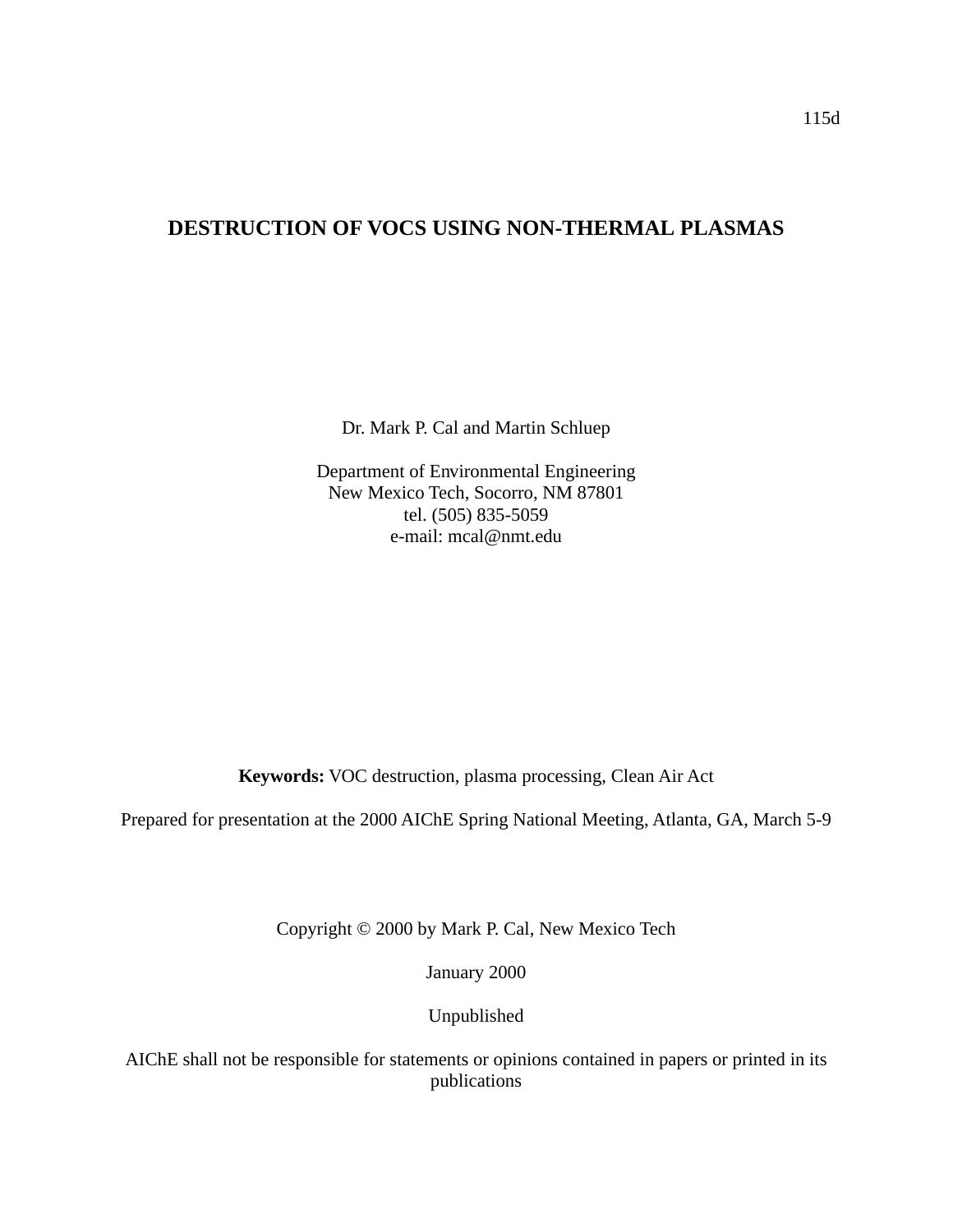# **Abstract**

Volatile organic compounds (VOCs) emitted to the atmosphere can cause adverse effects on human health and participate in photochemical smog formation reactions. Title III of the 1990 Clean Air Act Amendments (CAAA) requires that the U.S. EPA promulgate emission standards for 188 hazardous air pollutants (HAPs) associated with about 300 major source categories. Many DOE and industrial facilities throughout the U.S. will need pollution abatement systems for HAPs in order to comply with the 1990 CAAA.

Nonthermal plasmas are an excellent source of gas-phase free radicals (O•, OH•, H•) and other active species useful for destroying pollutants. While there has been extensive research on using plasma-based air pollution control technologies to remove gas-phase species such as  $SO_2$  and NOx, research on destroying VOCs with plasmas is in its early stages. This research uses a cylindrical dielectric barrier discharge (DBD) plasma reactor to destroy HAPs, such as benzene and methly-ethyl ketone (MEK).

The plasma reactor consists of a center discharge electrode surrounded by a dielectric barrier (quartz tube) and an outer electrode. An AC voltage of up to 30 kV is applied to center electrode creating discharge pulses which generate gas-phase free radicals capable of destroying pollutants, The goal of this research is to evaluate destruction removal efficiencies for various HAPs (benzene, MEK, etc.) as a function of discharge voltage, residence time, gas-phase oxygen and water concentrations, and pollutant concentration.

## **Introduction**

Title III of the 1990 Clean Air Act Amendments established a list of 188 potentially hazardous air pollutants (HAPs) associated with approximately 300 major source categories. This legislation affects thousands of government, commercial and industrial facilities in the U.S., requiring them to use pollution abatement systems for HAPs in order to comply with the 1990 CAAA. HAPs will need to be controlled according to maximum achievable control technology (MACT) standards. Many of the regulated HAPs are volatile organic compounds (VOCs). VOCs have been conventionally removed using adsorption, incineration or condensation processes. Adsorption works well for low concentrations of some VOCs, and incineration or condensation processes are typically used for high concentrations of VOCs. If multiple pollutants are present in a gas stream at varying concentrations, multiple control technologies may be needed, adding to the cost and complexity of the process. It would be highly desirable to have a control technology capable of removing multiple gas-phase pollutants, thereby reducing cleanup costs and process complexity.

Non-thermal plasmas are an excellent source of gas-phase free radicals (O•, OH•, H•) and other active species, which are useful for destroying pollutants. Using NTPs for gas-phase pollution control shows much promise, but it is still in its early stages of research and development. NTP may offer several advantages for controlling HAPs when compared to traditional systems, such as adsorption, absorption, and incineration. Advantages NTPs have over conventional technologies includes:

NTPs completely oxidize organic pollutants to  $CO<sub>2</sub>$  and  $H<sub>2</sub>O$  at high destruction removal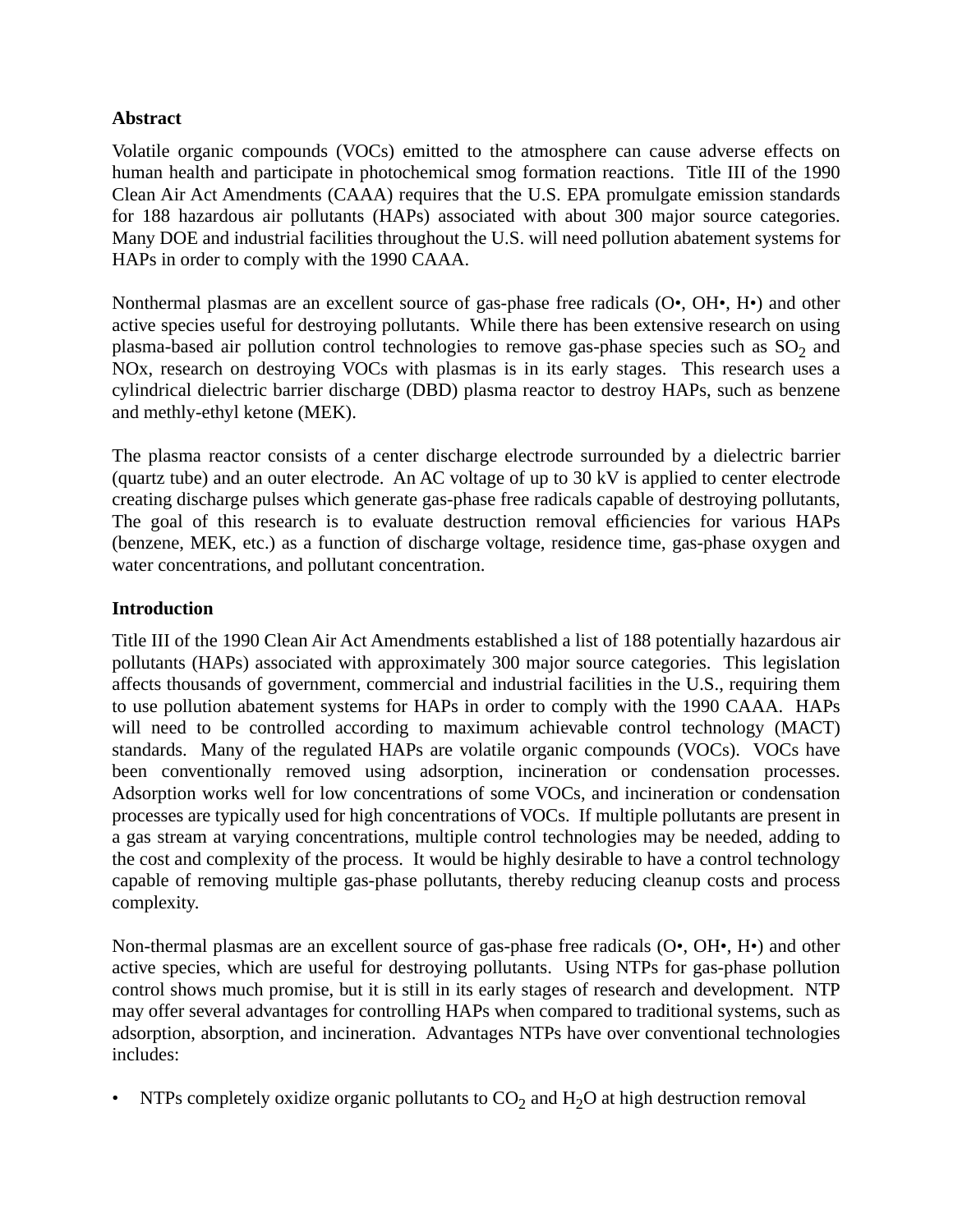efficiencies (DREs).

- Plasma reactors have low energy requirements, when compared to incineration. Energy costs are also favorable when compared to adsorption and absorption, because of the relatively low pressure drop through a plasma reactor.
- NTPs operate at near-ambient pressures and temperatures.
- Sorbents and catalysts are not used in NTP processes, which minimizes costs and reduces solid wastes.
- NTPs can be combined with other treatment technologies, such as adsorption or absorption, which may be a favorable combination.
- NTPs have the ability to simultaneously destroy organic (benzene, MEK, toluene, etc.) and inorganic pollutants  $(NO, SO<sub>2</sub>)$ .

Potential source categories for pollutant destruction using non-thermal plasmas include:

- Painting and coating operations
- Semiconductor and electric component manufacture
- Pharmaceutical processing
- Dry cleaning operations
- Processing of other chemical waste streams
- Commercial and residential indoor air

Since, NTPs have the potential to simultaneously destroy a wide variety of gas-phase pollutants, this reduces the cost and complexity of remediating gas streams containing multiple pollutants.

### **Background**

Recent experimentation using non-thermal plasmas (ambient temperature and pressure) for the removal of gaseous pollutants has shown great success. NTP generate free radicals capable of completely oxidizing organic pollutants to  $CO<sub>2</sub>$  and  $H<sub>2</sub>O$ . NTP are capable of treating both small and large gas volumes, making them suitable for use at a wide-variety of industrial and commercial processes. This research investigated the use of silent discharge plasmas (SDP) to destroy VOCs. SDP uses electrical energy to create large quantities of highly reactive free radicals ( $O\bullet$ ,  $O(^3P)$ ,  $OH\bullet$ , and  $H\bullet$ ) in a gaseous medium at near ambient temperature. These radicals react with the pollutants in the gas stream, resulting in near complete oxidation of organic compounds to  $CO_2$  and  $H_2O$ , and the conversion of species such as Cl, S, and N to acids, i.e., HCl,  $H_2SO_4$ , and HNO<sub>3</sub>, respectively. Because NTP processing may be able to simultaneously remove many different types of pollutants, e.g. VOCs,  $SO<sub>2</sub>$ , NO, sulfonated and chlorinated organic species commonly found in industrial gas streams, it is particularly attractive for many present and future environmental applications. It should work well for both high (> 1000 ppmv) and low (< 100 ppmv) concentrations of pollutants [1]. To date, much research has examined using NTPs to destroy  $SO_x$  and  $NO_x$  [2], and some research has been performed using NTPs to destroy hydrocarbons, chlorocarbons, chlorofluorocarbons [3-7].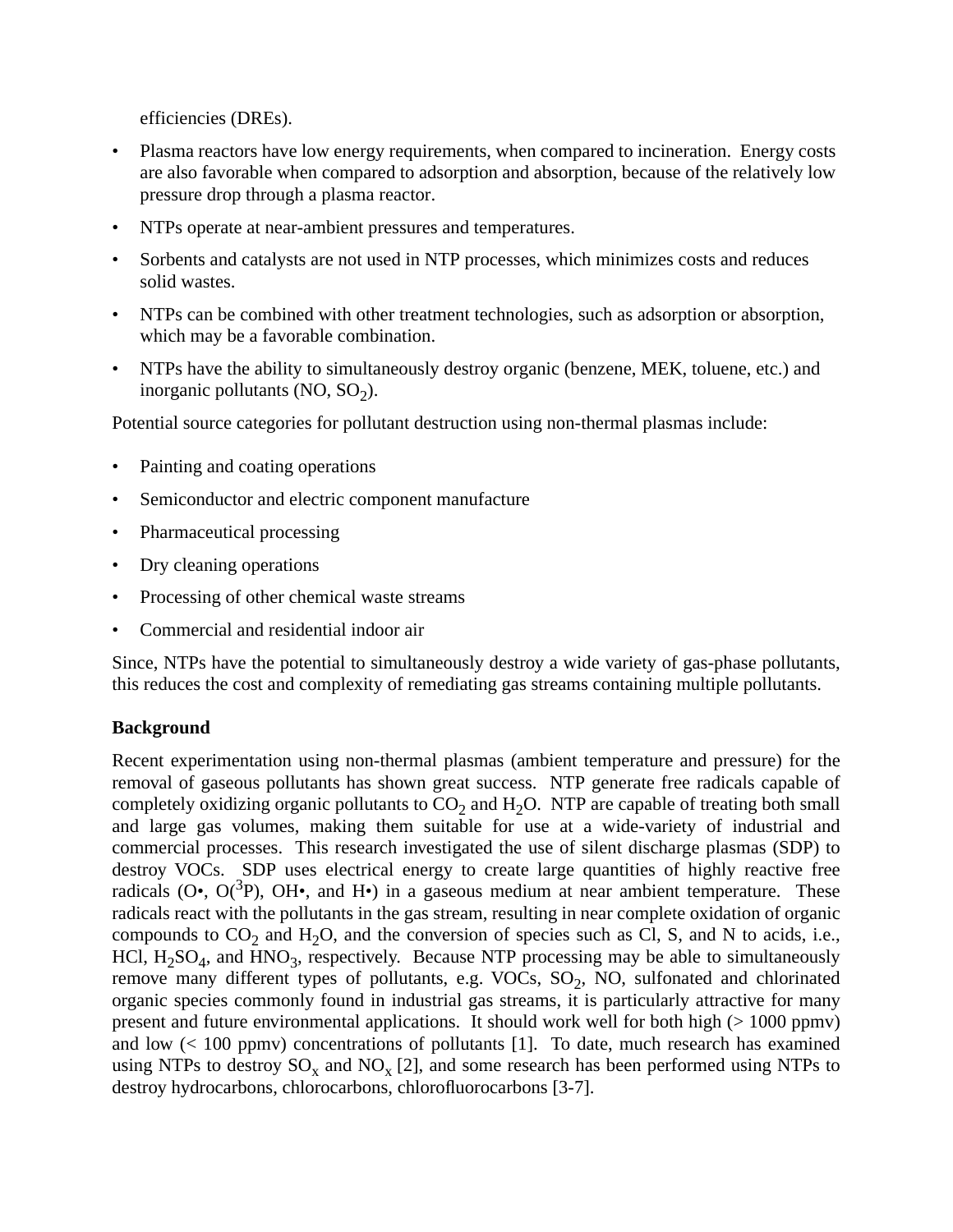#### *Non-thermal Plasmas*

A plasma is a gaseous state of matter where molecules or atoms are broken apart to form ions. Non-thermal plasmas are characterized by conditions in which plasma species are not in thermal equilibrium. In a non-thermal plasma, electrons, ions and neutral species have different temperatures and kinetic energies, with the electrons having the highest temperature due to their smaller mass. The electrons present in non-thermal plasmas are very energetic (1-10 eV), allowing them to create free radicals ( $O\bullet$ ,  $O(^3P)$ ,  $OH\bullet$ , and  $H\bullet$ ) from other species in the gasphase. These free radicals can then be used to destroy pollutants.

Silent electrical discharges are commonly created in a dielectric barrier electrode arrangement. One or both metal electrodes are usually covered with dielectric layers with a high dielectric constant (pyrex, quartz, ceramics, etc.) which separates them from a thin gas layer. The dielectric can also be placed between the electrodes to separate two gas layers. The geometry is commonly either planar or cylindrical. Silent discharge plasma (SDP) refers to a discharge occurring in an open space between two insulated electrodes connected to a source of high voltage alternating current. The discharge consists of a large number of microdischarges of short lifetime but with high instantaneous current. The dielectric barrier configuration provides a self-terminating electrical discharge, which is relatively independent of the drive voltage waveshape. Without the barrier and at gas pressures of about one atmosphere and a gap spacing of a few millimeters, only a few localized intense arcs would develop in the gas between the metal electrodes. With a dielectric present between the electrodes and with voltages between about 10-30 kV at frequencies between about 50 Hz to several thousand kHz, substantial quantities of plasma are created by a large number of microdischarges in the gas. Each microdischarge is a source of nonthermal plasma which is characterized by energetic electrons capable of generating highly reactive free radicals in the gas. An example of a planar, single-dielectric barrier discharge reactor is shown in Figure 1.



**Figure 1. Planar, Single Dielectric Barrier Discharge Reactor.**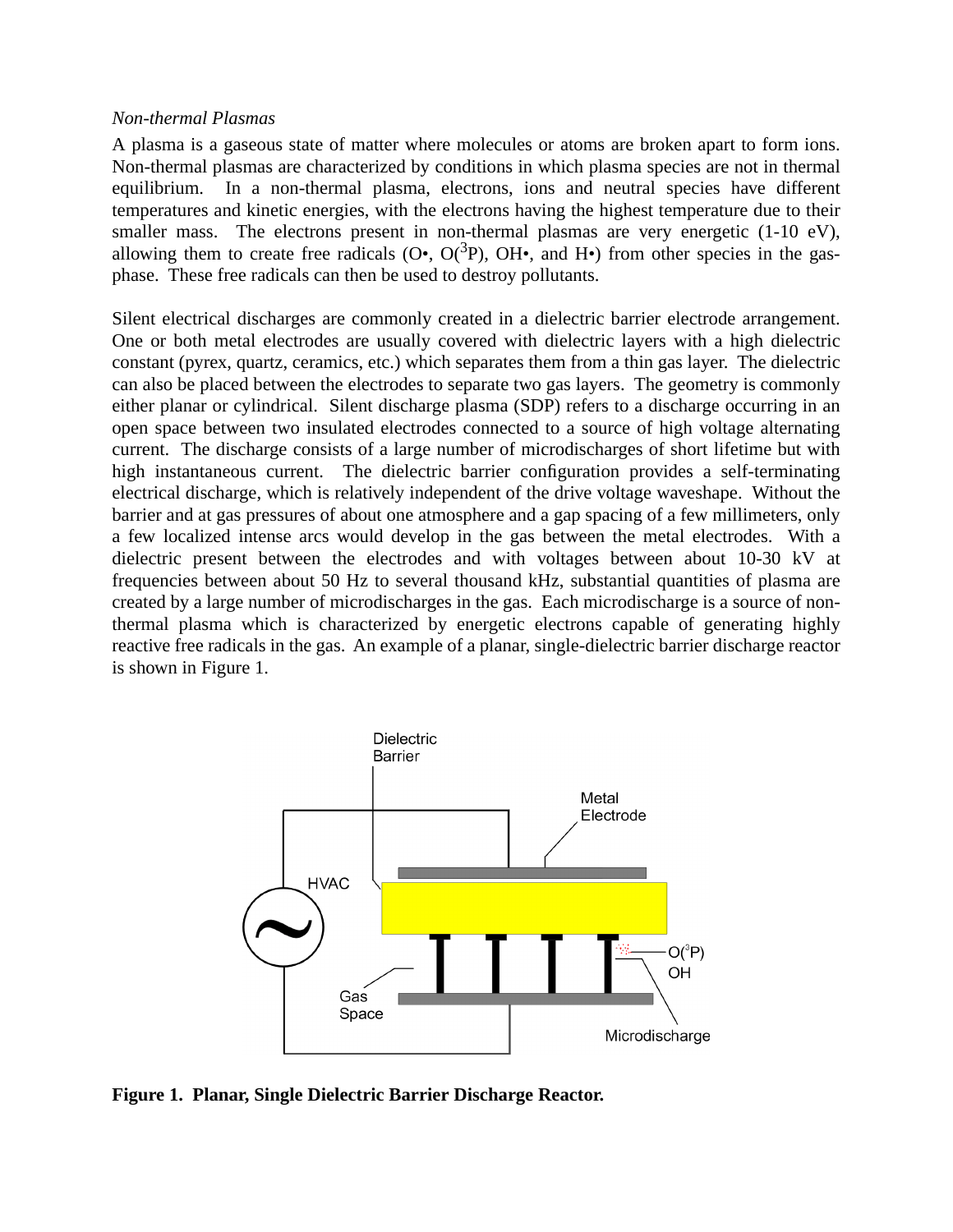#### *Plasma Chemistry and Radical Generation*

Active species can be formed in a variety of ways in a silent discharge plasma. Radicals can be formed by electron impact or by quenching, as outlined below.

#### **Electron Impact**

$$
e + O_2 \rightarrow O(^{3}P) + O(^{3}P) + e
$$
  
\n
$$
e + O_2 \rightarrow O(^{3}P) + O(^{1}D) + e
$$
  
\n
$$
e + H_2O \rightarrow OH + H + e
$$
  
\n
$$
e + N_2 \rightarrow N + N + e
$$
  
\n**Quenching**

 $O^* + H_2O \rightarrow 2OH$  $N_2^* + O_2 \rightarrow N_2 + O + O$ 

Once active species have been created, they can then react with pollutant molecules. The probability that a radical will react with a pollutant molecule depends on the reaction kinetics, i.e. competition between interaction with the pollutant and radical-radical loss reactions. Even for small molecules, the reaction mechanisms for pollutant destruction can be complex. Complex molecules often undergo a series of intermediate reactions before they are completely destroyed in a plasma. At high plasma electron temperatures, the decomposition of a gas-phase chlorocarbons like trichloroethylene is dominated by free radicals [6].

$$
C_2HCl_3 + O(^3P) \text{ or } OH \rightarrow CO_2 + CO + H_2O + HCl + Cl_2 + COCl_2 + \dots
$$

Strongly electron-attaching molecules, like  $CCl<sub>4</sub>$ , are preferentially decomposed by dissociative attachment at low plasma electron temperatures, but direct electron-induced dissociation and radical attack dominate at high electron energies  $[8]$ . For  $\text{CCl}_4$ , dissociative attachment is more advantageous than radical attack, because Cl and ClO radicals resulting from O• and OH• reactions with  $\text{CCl}_4$  participate in a circular kinetic reaction, which allows for the reforming of  $CCl_4$ .

Some of the more commonly formed hazardous chlorinated byproducts like phosgene  $(COCl<sub>2</sub>)$ are unstable and are quickly destroyed by reactions with liquid water or water vapor. In practice, a water-based scrubber can remove phosgene and neutralize acids which are formed from the decomposition of chlorinated hydrocarbons.

Since the mechanisms of plasma destruction of pollutants can be very complex, much research still needs to be done in this area. Fortunately, it is not necessary to completely understand the mechanisms of plasma destruction of pollutants to gain valuable information about the pollutant destruction process.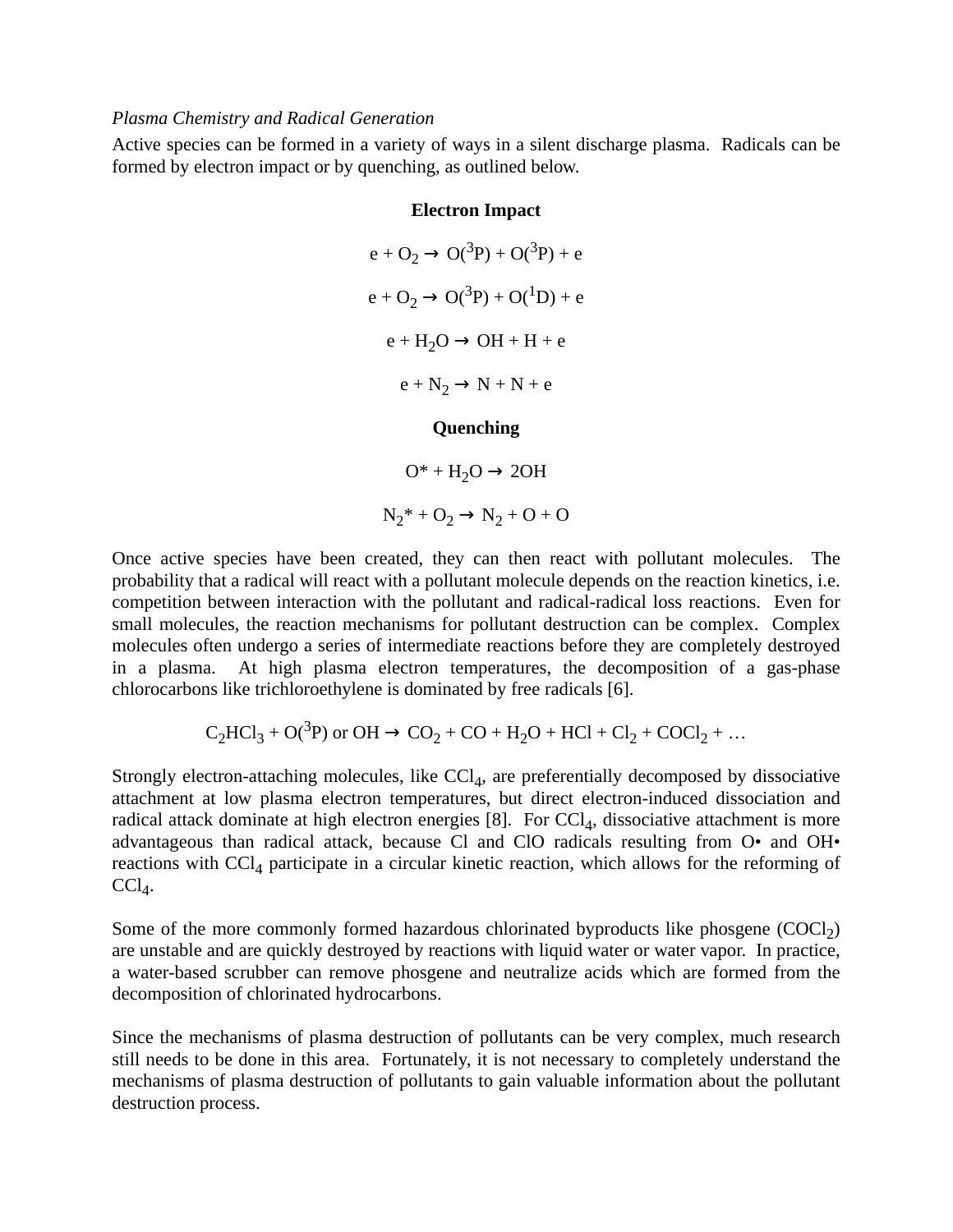### *Previous Research*

Chang et al. (1991, 1992, 1993) evaluated the effectiveness of using dielectric barrier discharge (DBD) plasmas for the generation of gas-phase radicals to remove  $SO_2$  and NO from gas streams using a laboratory-scale reactor [2,9,10]. They determined that the removal efficiencies of  $SO_2$ and NO are dependent on applied voltage over the voltage range of 21-25 kV, inlet concentrations of SO<sub>2</sub>, NO, and H<sub>2</sub>O<sub>(g)</sub>, and gas stream temperature. Removal efficiencies for 1000 ppmv inlet  $SO_2$  concentration varied between about 0% and 80%, depending on  $H_2O_{(g)}$  concentration, gas temperature, gas residence time, and applied voltage. Removal efficiencies for 250 ppmv inlet NO concentration varied between about 10% and 95%, depending on  $H_2O_{(g)}$  concentration, gas temperature, gas residence time, and applied voltage. Chang et al. results indicate that dielectric barrier discharge plasmas have potential to remove both  $SO<sub>2</sub>$  and NO from gas streams at concentrations typically found in fossil fuel combustors.

Relatively few studies have examined the destruction of volatile organic compounds with gasphase radicals generated with plasmas or corona discharges. Chang and Lee (1995) examined the destruction of formaldehyde (HCHO) with a dielectric barrier discharge system similar to the one used for their  $SO_2$  and NO removal experiments [11]. As with the  $SO_2$  and NO experiments, they found operating parameters that affected HCHO destruction included gas concentration, applied voltage, and gas residence time in the dielectric barrier discharge system. In their experiments, they were able to achieve HCHO destruction efficiencies as high as 97% with an inlet concentration of 100 ppmv HCHO. They also noted that it was a promising technology for the destruction of other VOCs.

Nunez et al. (1993) used corona destruction technology to examine the destruction of low concentration VOC-laden gas streams [1]. Corona discharges can break molecular bonds, such as C=C, C-C, C-H, C-O, etc., and can form gas-phase radicals from molecules such as  $O_2$ . Their reactor system consisted of a packed-bed corona reactor which made use of a bed of ferroelectric pellets across which an 5-20 kV AC field is generated. For inlet VOC concentrations of about 100 ppmv, destruction ranged from a low of about 15% for methane to nearly 100% for benzene and toluene. Other compounds, such as methylene chloride, hexane, methyl-ethyl ketone, and cyclohexane, had destruction removal efficiencies ranging from 50-80%. The corona destruction process, while similar to the DBD plasma process, has two important differences: 1) it uses a packed-bed system which would have a much larger pressure drop and therefore greater power consumption than the DBD system, and 2) the ferroelectric pellets may degrade over time, which would increase operating costs, because the pellets would need to be replaced.

Researchers at Los Alamos National Labs (LANL) have demonstrated near complete destruction of the chlorocarbons trichloroethylene  $(C_2HC_3)$ , trichloroethane  $(C_2H_3Cl_3)$ , tetrachloroethylene  $(C_2Cl_4)$ , carbon tetrachloride  $(CCl_4)$ , and chlorofluorocarbons using rectangular planar silentbarrier discharge plasma (SDP) cells [6,7,12]. In LANL field tests conducted at DOE's Savannah River Site in South Carolina, an SDP processor was coupled to a soil vapor extraction unit that pumped volatile compounds out of the soil through wells drilled into the ground. At the site, chlorocarbon concentrations ranged from 700-4000 ppmv, and the SDP was operated at gas flow rates of 30-95 L/min. The LANL tests showed that TCE was easiest to treat, PCE next easiest, and TCA was the most difficult to treat. Removals of 99.999% were approached for TCE over a broad range of energy density  $(3.71 \text{ to } 16.14 \text{ J/cm}^3)$ , concentrations and flow rates. PCE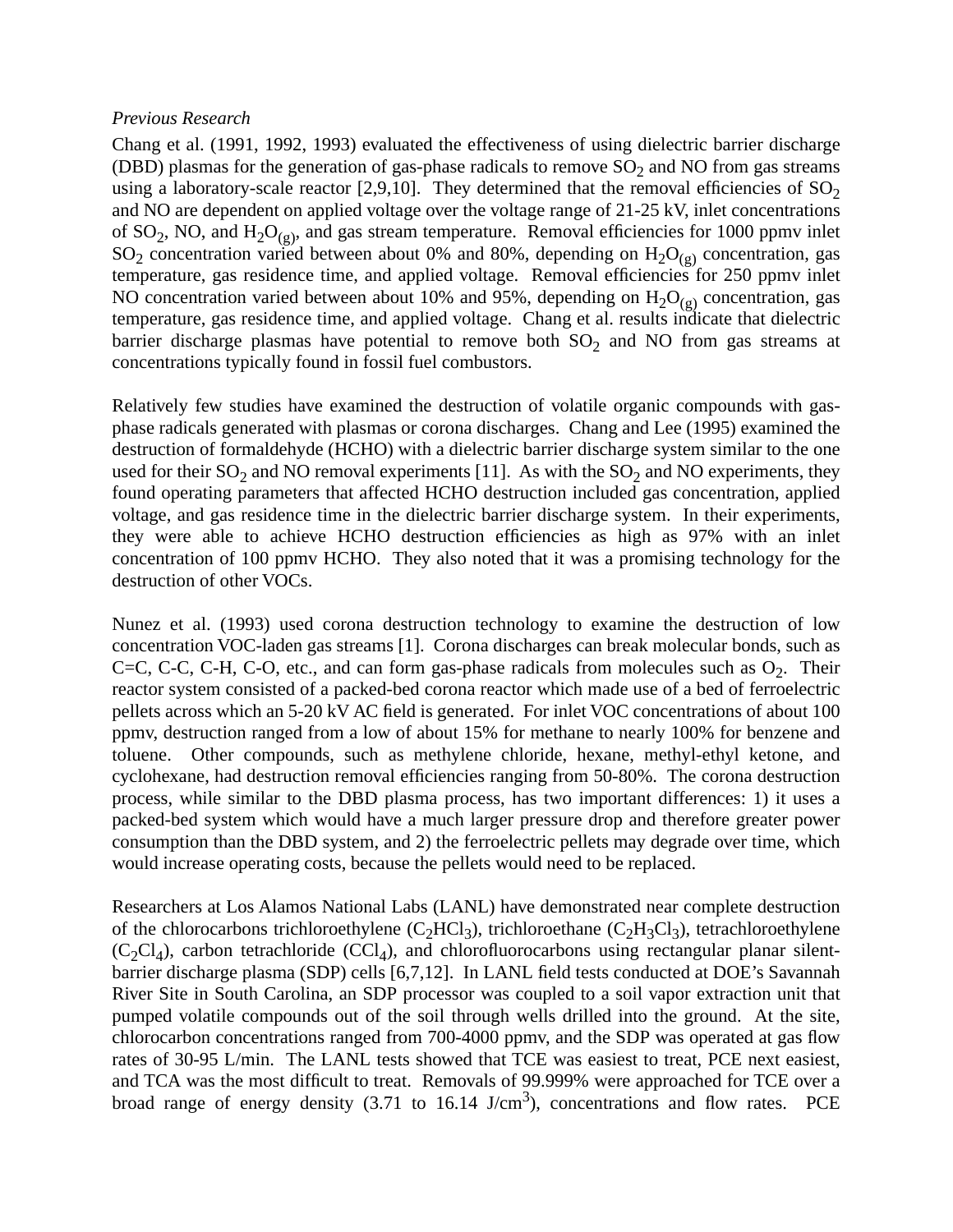treatment achieved 99-99.9% removal over the whole range of test parameters. The best removal achieved for TCA was about 98% at 13.98 J/cm<sup>3</sup>. Some byproducts were observed and were estimated to be present at concentrations less than about 1 ppmv.

# **Experimental Methods**

A cylindrical dielectric barrier discharge plasma reactor has been constructed by the author to investigate the destruction of VOCs under various process conditions. The dielectric barrier discharge plasma reactor (DBD) system currently in use is presented in Figure 2.



# **Figure 2. Schematic for Cylindrical Dielectric Barrier Discharge Plasma Reactor System.**

The DBD shown in Figure 2 consists of a 340 cm<sup>3</sup> quartz tube surrounded by an outer electrode of stainless steel wire mesh. The inner electrode is a 3 mm diameter molybdenum wire which runs the length of the reactor. The input voltage to the VARIAC is 116 VAC, and the VARIAC feeds the step-up transformer. Operating voltages for the DBD range from 14-24 kV AC. The gas generation system consists of ultra-zero air flowing over a syringe pump containing the contaminant of interest in liquid form (e.g., benzene). By adjusting the flow rate on the syringe pump and the air flow rate, different gas-phase pollutant concentrations can be achieved. In a typical experiment, gas residence time ranges from about 0.5 to 1.5 minutes, and pollutant concentration is varied from about 100 to 2000 ppmv. Calibration standards from Matheson or MG Industries are used to calibrate the gas chromatograph, so that the influent and effluent pollutant concentrations are known. The syringe pump setup is capable of producing steady gasphase pollutant concentrations for long periods of time. Reproducibility was measured to be within 2% of the calibration standard.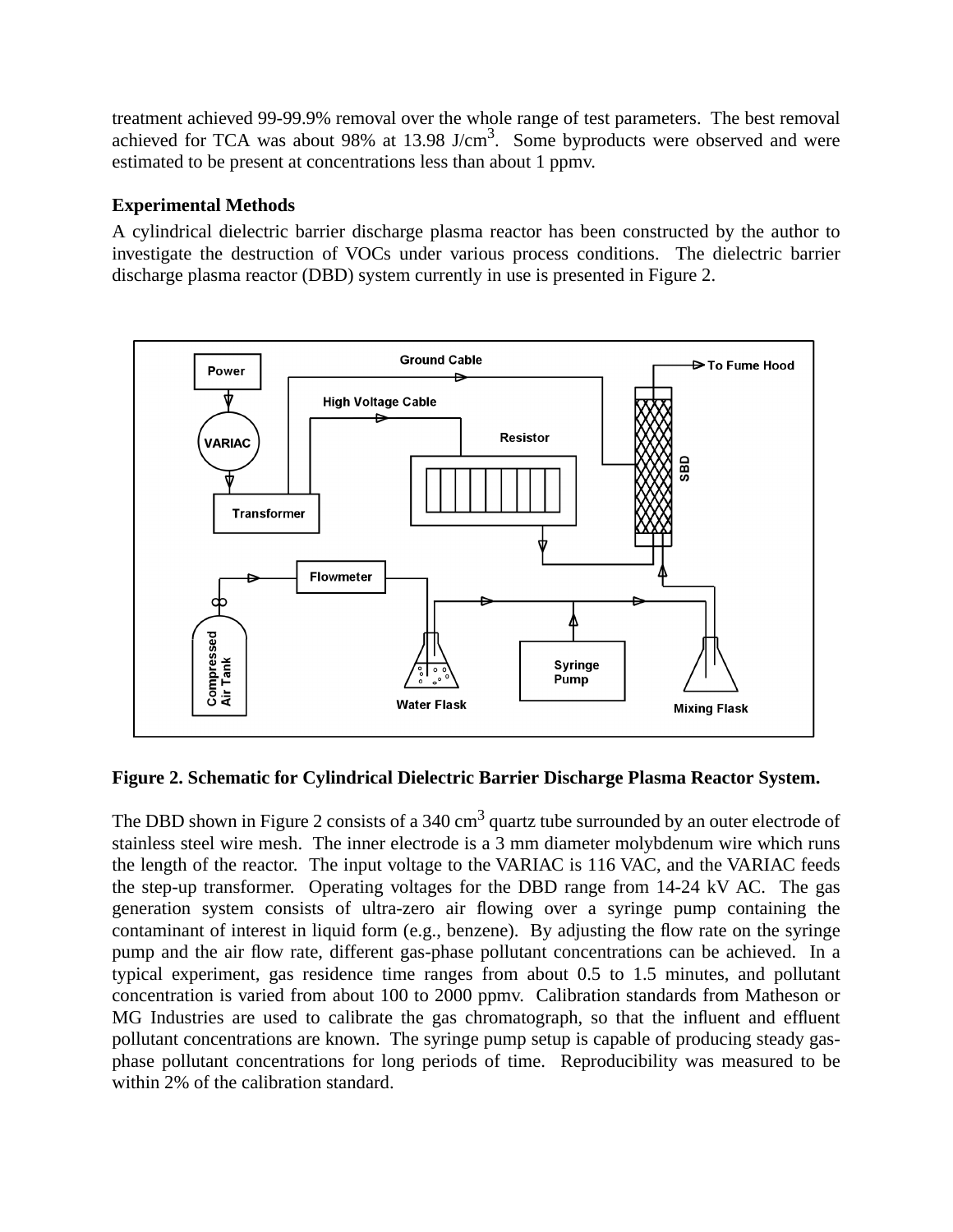### **Results and Discussion**

The author has conducted experiments evaluating the destruction of benzene in a cylindrical dielectric barrier discharge plasma reactor. The destruction of benzene was evaluated at various gas residence times, water vapor concentrations, and benzene concentrations, as outlined in Table 1.

| 293 K<br><b>Gas Temperature</b><br><b>Gas Pressure</b><br>$0.85$ atm<br>$0.34$ to 1.4 min<br><b>Gas Residence Time</b><br>250 to 1000 $\text{cm}^3/\text{min}$<br><b>Total Gas Flow Rate</b><br><b>Applied RMS Voltage</b><br>14 to 24 kV | Parameter                | Value    |
|-------------------------------------------------------------------------------------------------------------------------------------------------------------------------------------------------------------------------------------------|--------------------------|----------|
| <b>Benzene Concentration</b><br>250 to 2000 ppmy                                                                                                                                                                                          | <b>Relative Humidity</b> | 0 to 88% |

**Table 1. Experimental Conditions**

The relationship between applied voltage and benzene DRE exhibited a near-linear relationship (Figure 3). As benzene concentration was increased, DRE decreased for the same applied voltage. This decrease in DRE with increasing concentration was easily compensated for by increasing the gas residence time. Other experiments showed that at a gas residence time of 1.4 minutes, 95% DRE of benzene was achieved for a wide range of concentrations.

Benzene DRE was also examined as a function of relative humidity (RH) (Figure 4). As RH was increased, more radicals should be generated, and DRE should increase. At approximately 500 ppmv benzene, DRE as a function of voltage for 0 and 88% RH, showed similar results, while the DRE for benzene at 44% RH was significantly less. These results are unexpected, if just approached from the radical generation theory, but it was found that there are side reactions taking place in the plasma reactor that may explain this result. It was noticed that during operation of the DBD, a yellowish-brown polymer film forms on the inside of the dielectric cylinder and on the inner electrode. This polymer film inside the DBD probably acts as a scavenger for radicals, making fewer radicals available to destroy benzene molecules. The polymer film also reduces the number of microdischarges in the plasma reactor, which in turns reduces radical formation. This phenomena will be further investigated, and methods to limit the formation of polymer films will be evaluated. Due to the development of this polymer film, benzene DRE leveled off at 95% even when the concentration was decreased, or when the residence time was increased, or when the applied voltage was increased.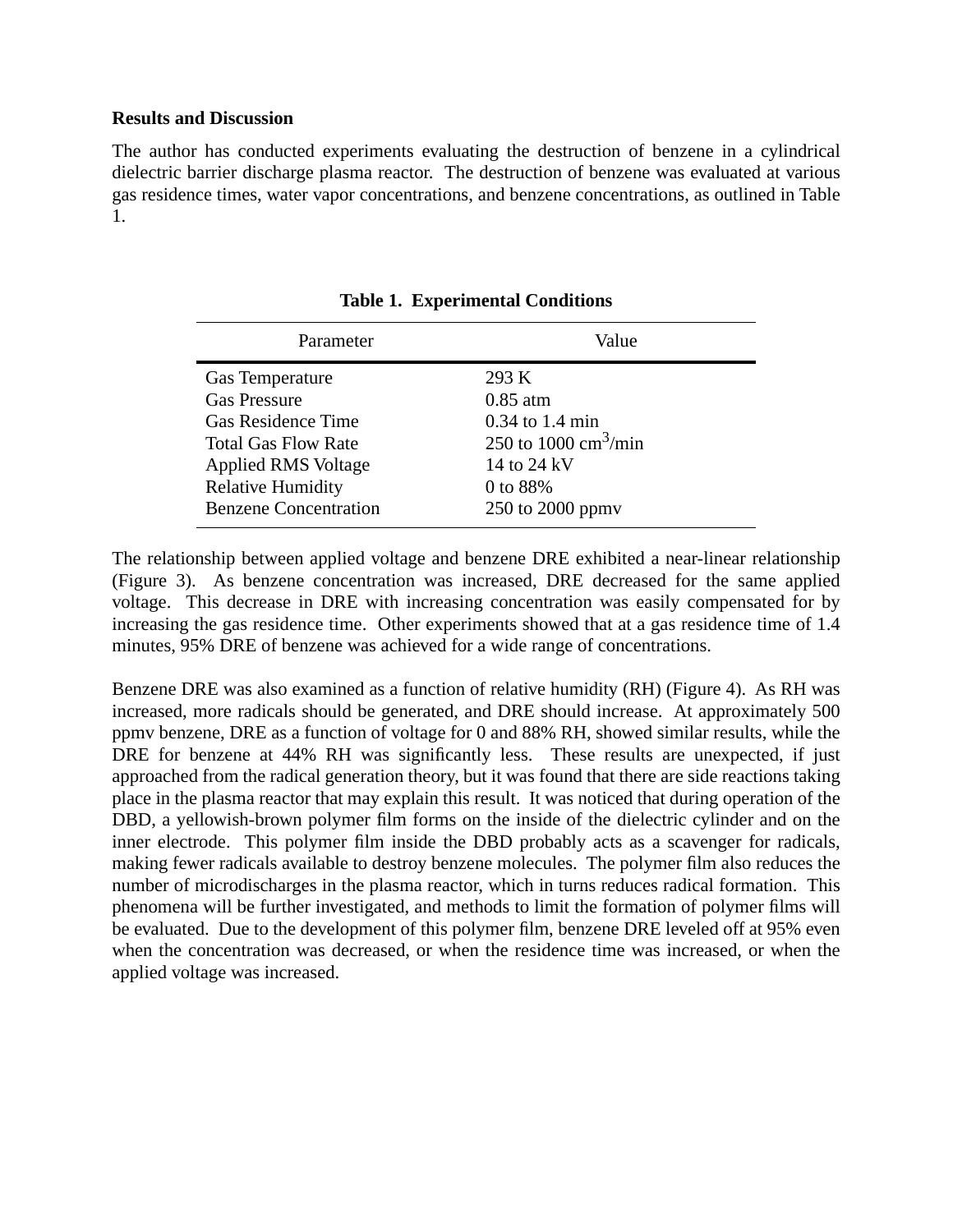

**Figure 3. Destruction Removal Efficiencies for Benzene in Air in Cylindrical Dielectric Barrier Discharge Plasma Reactor at 88% Relative Humidity. Gas residence time = 0.68 min, T = 293 K, P = 0.85 atm.**



**Figure 4. Effect of Relative Humidity on the DRE of 500 ppmv Benzene in Air in Cylindrical Dielectric Barrier Discharge Plasma Reactor. Gas residence time = 0.68 min, T = 293 K, P = 0.85 atm.**